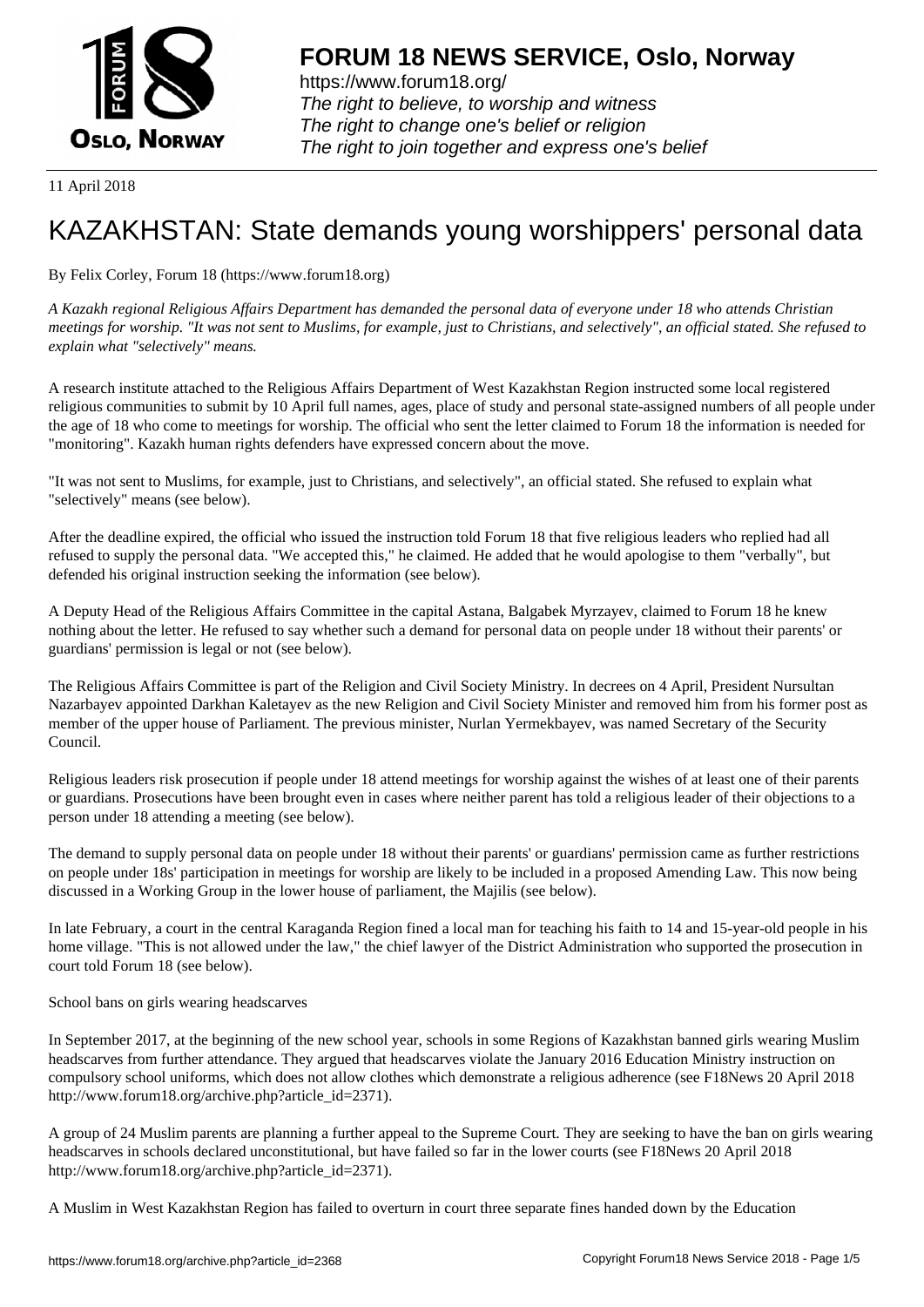http://www.forum18.org/archive.php?article\_id=2371).

Demand for under-18s' personal data

On 30 March, Azamat Abdrakhmanov, the Head of the Centre for the Study of Problems of Religion of West Kazakhstan Region Religious Affairs Department, wrote to leaders of registered religious organisations. The letter, seen by Forum 18, demanded that they provide the full names, ages, place of study and personal number allocated by the state of all "underage community members attending your religious association". In Kazakhstan this means people below the age of 18.

Abdrakhmanov claimed the information was needed "within the parameters of a project being conducted" which he claimed was a lawful activity by state regional religious affairs agencies under Article 5, Part 1 of the Religion Law. He instructed the religious leaders to supply this information by 10 April.

Article 5, Part 1 of the Religion Law does state that state regional religious affairs agencies "conduct study and analysis of the religious situation in the region". But it makes no mention of demanding personal data about individuals.

Religious communities and human rights defenders expressed concern about such demands for personal data on individuals, especially about people under 18 without their parents' or guardians' permission. They pointed to incidents of harassment of children who participate in religious communities the state does not like, such as Kyzylorda's New Life Church, which police raided in February (see below).

One religious leader outside West Kazakhstan Region insisted that leaders of religious communities should not tell the state who attends their community. "If individuals want to tell the state, it is up to them," the leader told Forum 18.

Some local religious leaders refused to supply this personal data to the Religious Affairs Department. They feared how this data might be misused and insisted its collection was illegal.

Veronika Chernomorskaya of West Kazakhstan Religious Affairs Department, who prepared the letter for Abdrakhmanov, told Forum 18 from Oral on 9 April that some local religious leaders had supplied the personal data of under-18s as ordered. She refused to say how many or from which communities.

However, Centre Head Abdrakhmanov told Forum 18 on 11 April that only five leaders had responded and they had refused to give the under-18s personal data. "We accepted this," he claimed. He claimed he would apologise to the religious leaders, but vigorously defended his original instruction.

Information demands elsewhere in Kazakhstan

West Kazakhstan Religious Affairs Department Centre Head Abdrakhmanov told Forum 18 that state religious affairs officials had demanded similar personal data of under-18s from religious leaders in other regions of the country in 2017. He refused to identify these regions.

State officials in other parts of Kazakhstan have also in the past made highly intrusive demands to religious communities for personal information. These demands have included questionnaires covering an extremely wide range of personal, political, religious and other matters, including who the close friends of leaders are (see F18News 24 November 2011 http://www.forum18.org/archive.php?article\_id=1638). All religious communities are thought to be under surveillance by the ordinary police and National Security Committee (KNB) secret police, and are subject to KNB attempts to recruit informers (see Forum 18's Kazakhstan religious freedom survey http://www.forum18.org/archive.php?article\_id=1939).

Why the demand for under-18s' personal data?

West Kazakhstan Religious Affairs Department official Chernomorskaya had told Forum 18 on 3 April that the demand for under-18s' data had been sent only "selectively" to local communities. "It was not sent to Muslims, for example, just to Christians, and selectively". She refused to explain how Abdrakhmanov had decided which communities to send the instruction to.

Abdrakhmanov claimed that his Religious Affairs Department Centre "needs" this information. "We conduct monitoring, and this is all in line with the Religion Law," he told Forum 18 on 3 April. "They must give this information."

Asked why religious leaders were being asked to supply confidential data on underage individuals, including without their parents' permission, Abdrakhmanov insisted "we're not violating anyone's rights". Asked what would happen to religious leaders who refuse or fail to supply under-18s' personal data, he responded: "Nothing, we won't do anything."

Abdrakhmanov of the of the Religious Affairs Department then claimed that some under 18s attend meetings for worship without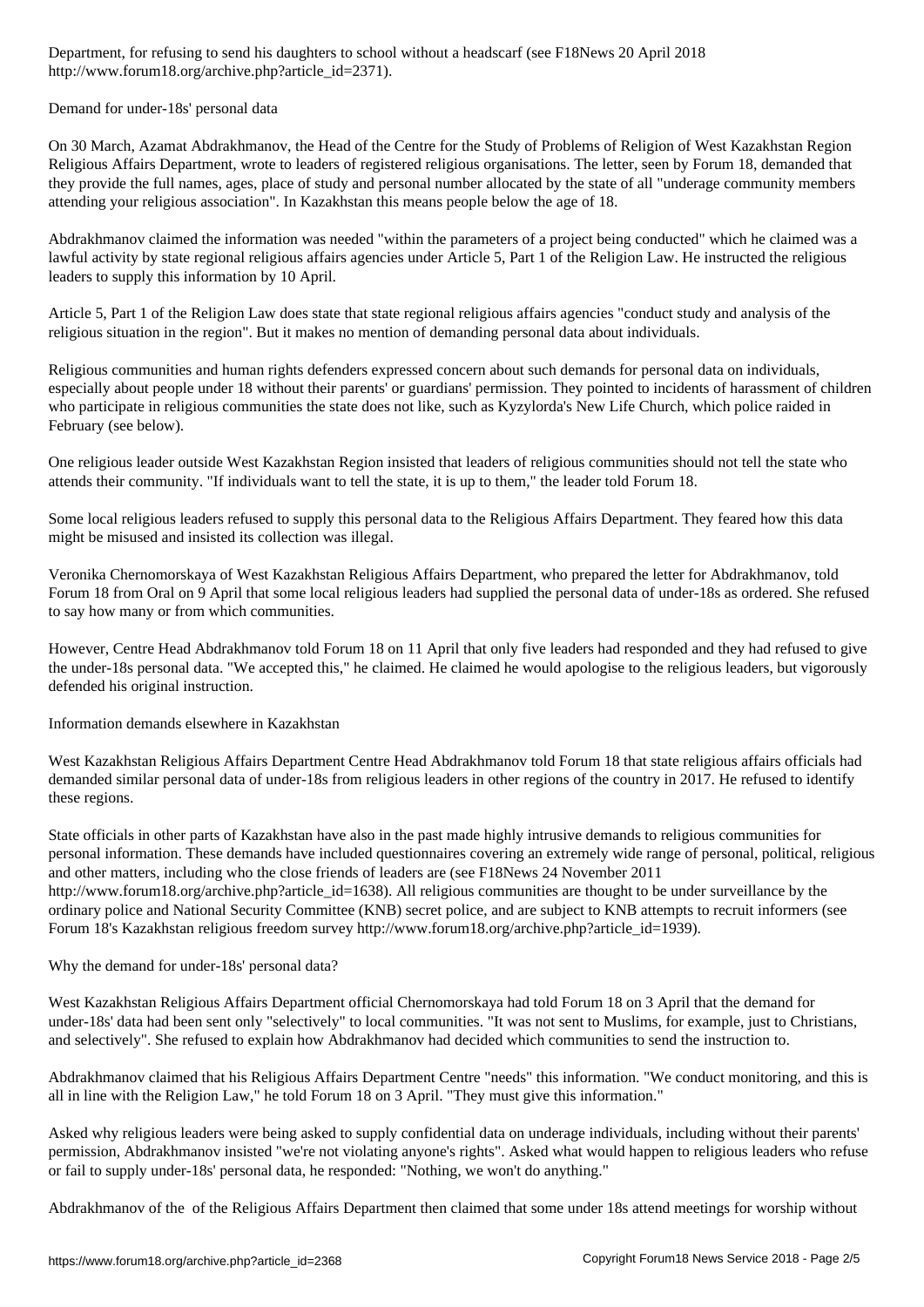"This is the first we heard of this" ?

A specialist at West Kazakhstan Regional Religious Affairs Department, who did not give his name, said his Department had not ordered the Centre to demand personal data on under-18s who attend meetings for worship. "This is the first we heard of this," he told Forum 18 on 3 April.

Balgabek Myrzayev, a Deputy Head of the Religious Affairs Committee in the capital Astana, also told Forum 18 on 10 April that he had no information about the 30 March instruction from the Religious Affairs Department Centre.

After Forum 18 read Abdrakhmanov's letter to him, Myrzayev responded: "I don't know what aim he [Abdrakhmanov] has." Asked what action the Committee might take in response to the demand for the personal data of people under 18, Myrzayev replied: "We're not preparing to do anything."

Guzal Galiakbarova, chief legal expert at the Religious Affairs Committee, said she had no knowledge of this demand for people under 18s' personal data by West Kazakhstan Religious Affairs Department. "We have not faced this issue," she told Forum 18 on 10 April. She referred all further questions to Deputy Head Myrzayev.

Prosecutions for under-18s at worship meetings

Religious leaders risk prosecution if people under 18 attend meetings for worship against the wishes of at least one of their parents (see Forum 18's Kazakhstan religious freedom survey http://www.forum18.org/archive.php?article\_id=1939). Prosecutions have been brought even in cases where neither parent has told a religious leader of their objections to their child's attendance.

Police Department for the Struggle with Extremism officers raided Kyzylorda's New Life Church during Sunday worship on 25 February. Police claimed children were present against their parents' wishes. During the raid, police summoned as witnesses two teachers from Kyzylorda's Special School No. 6 for Hearing Impaired Children. They questioned adults who used to attend the school why they were present at the service and insulted their faith. Regional Education Department officials refused to tell Forum 18 if any action will be taken against the teachers (see F18News 26 March 2018 http://www.forum18.org/archive.php?article\_id=2364).

Administrative Code Article 490, Part 7 punishes "the leader of a religious association not taking measures not to allow the involvement and/or participation of under age children in the activity of the religious association when one of the parents or their other legal representatives objects". The punishment is a fine of 50 MFIs plus deportation from the country (see F18News 21 July 2014 http://www.forum18.org/Archive.php?article\_id=1979).

In 2017, at least seven religious leaders are known to have been prosecuted under Article 490, Part 7: 3 Jehovah's Witnesses, 3 Protestants (including 1 Seventh-day Adventist pastor) and 1 Russian Orthodox priest. Five of them were punished, while two were acquitted (see F18News 31 January 2018 http://www.forum18.org/archive.php?article\_id=2348).

## Fined for teaching faith

Police in Karkaraly District of Karaganda Region launched an investigation on 21 December 2017 after discovering during "operational/investigative activity" that a local man, Dastan Abdrakhmanov, was teaching his faith in his home village of Borlybulak. The 22-year-old Abdrakhmanov was teaching children aged about 14 or 15, according to the subsequent court decision.

On 2 February 2018 the police launched a case against Abdrakhmanov under Administrative Code Article 490, Part 1, Point 1. This punishes "Violating the requirements of the Religion Law for: conducting religious rites, ceremonies and/or meetings". Punishment for individuals is a fine of 50 MFIs, and for organisations a fine of 200 MFIs plus a three-month ban on activity (see F18News 21 July 2014 http://www.forum18.org/Archive.php?article\_id=1979).

Police handed the case against Abdrakhmanov to the District Administration to be presented to court. Local officials are responsible for bringing prosecutions under Article 490, Part 1, Point 1. Kaiyrbek Tusupov, the District Administration's chief lawyer, led the prosecution case and appeared in court.

On 20 February, Judge Erden Boranbayev of Karkaraly District Court found Abdrakhmanov guilty, according to the decision seen by Forum 18. The Judge fined him 35 MFIs, 84,175 Tenge. This is about three weeks' wages for those in formal work. Abdrakhmanov was described in the court decision as "temporarily unemployed".

Abdrakhmanov did not appeal against the punishment within the legally-specified 10 day appeal deadline.

"The District Police initiated the case – all I did was hand it on to court," District Administration chief lawyer Tusupov told Forum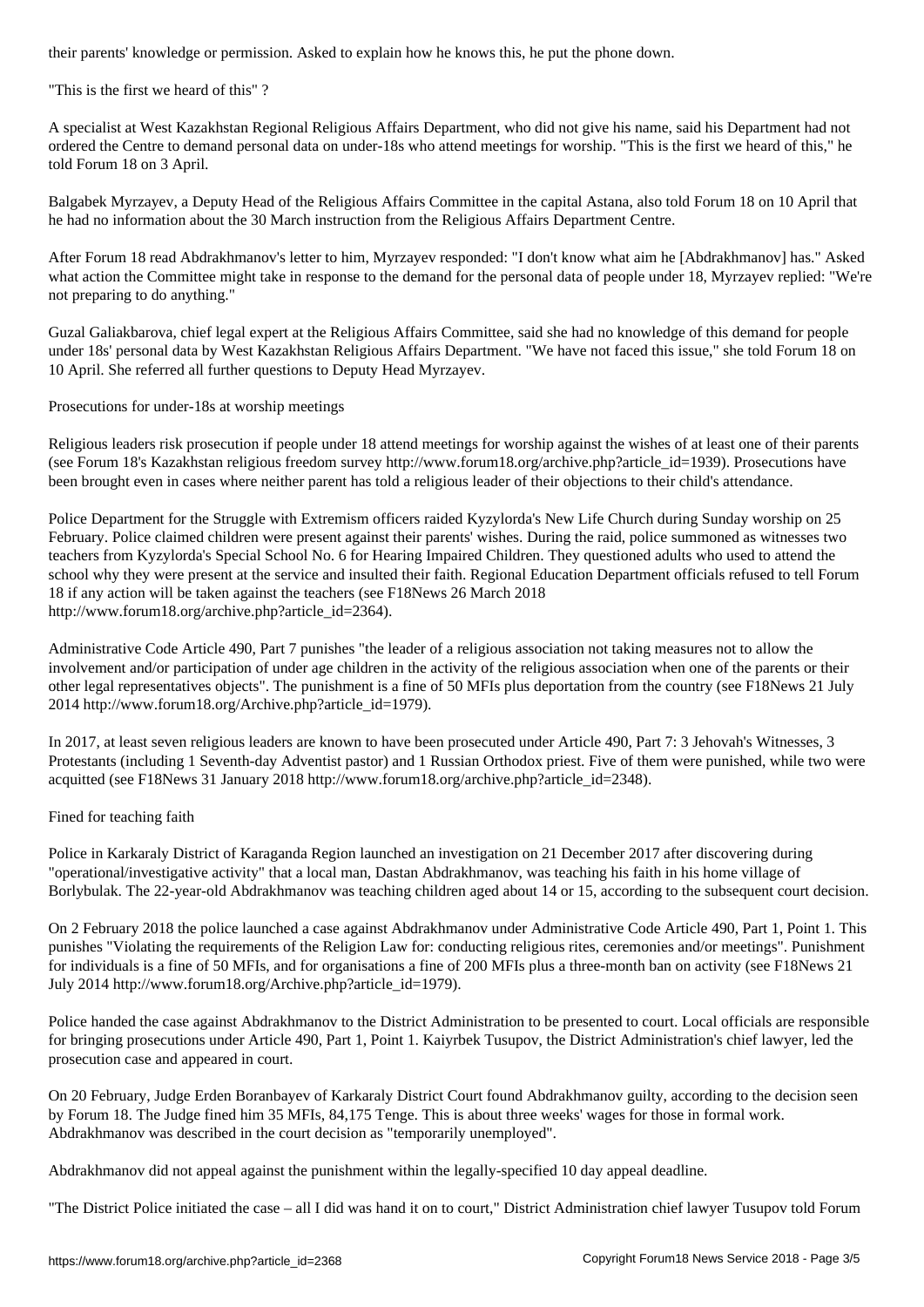responded: "Home religious meetings are not allowed under the law " (see Forum 18's Kazakhstan religious freed http://www.forum18.org/archive.php?article\_id=1939).

Tusupov said the issue of whether or not parents had given permission for their children to attend the religious lessons "was not raised" during the case.

Bekpolat Zhitov said he had led Karkaraly District Police for only two months. "This was before I was here," he told Forum 18 on 9 April. "But if there was a court decision it must have been legal." He refused to answer any further questions about Abdrakhmanov's case by phone.

Draft new legal restrictions on under-18s

Amendments to the Religion Law and a range of other laws now in the lower house of Parliament, the Majilis, are likely to include new restrictions on and punishments for attendance by children at meetings for worship (see F18News 29 November 2017 http://www.forum18.org/archive.php?article\_id=2335).

The initial version of the draft Law made public in August 2017 would have required written permission from both parents for a child under 18 to attend "religious services, religious rites, ceremonies and/or meetings", and/or for at least one parent to be present with them "or other legal representative with the exception of those studying in religious education establishments".

The draft handed to parliament in late 2017 required one parent, close adult relative or guardian to be present at a religious event with a child under 16, while a child would not be allowed to be present if one parent objected. In early February 2018, one deputy in the Working Group proposed that the draft should be amended so that parents need not be present, but both must give their permission in writing for a child's attendance.

Russian Orthodox and Protestant leaders told the Majilis Working Group on 6 February of their objections to the way the provision over children's presence at worship meetings was framed, Radio Free Europe's Kazakh Service noted the same day.

The proposed text from late 2017 has already been amended in the Working Group, and it remains unclear what final provisions will be proposed when the amendments finally reach the full lower house. The most recent Working Group meeting was held in the Majilis on 11 April. (END)

Reports on freedom of thought, conscience and belief in Kazakhstan can be found at http://www.forum18.org/Archive.php?query=&religion=all&country=29.

For more background, see Forum 18's Kazakhstan religious freedom survey at http://www.forum18.org/Archive.php?article\_id=1939.

For a personal commentary from 2005 on how attacking religious freedom damages national security in Kazakhstan, see F18News http://www.forum18.org/Archive.php?article\_id=564.

A compilation of Organisation for Security and Co-operation in Europe (OSCE) freedom of religion or belief commitments can be found at http://www.forum18.org/Archive.php?article\_id=1351.

Follow us on Twitter @Forum\_18 (http://twitter.com/forum\_18)

Follow us on Facebook @Forum18NewsService (http://www.facebook.com/Forum18NewsService)

All Forum 18 text may be referred to, quoted from, or republished in full, if Forum 18 is credited as the source.

All photographs that are not Forum 18's copyright are attributed to the copyright owner. If you reuse any photographs from Forum 18's website, you must seek permission for any reuse from the copyright owner or abide by the copyright terms the copyright owner has chosen.

© Forum 18 News Service. All rights reserved. ISSN 1504-2855.

Forum 18 Postboks 6603

If you need to contact F18News, please email us at: f18news @ editor.forum18.org